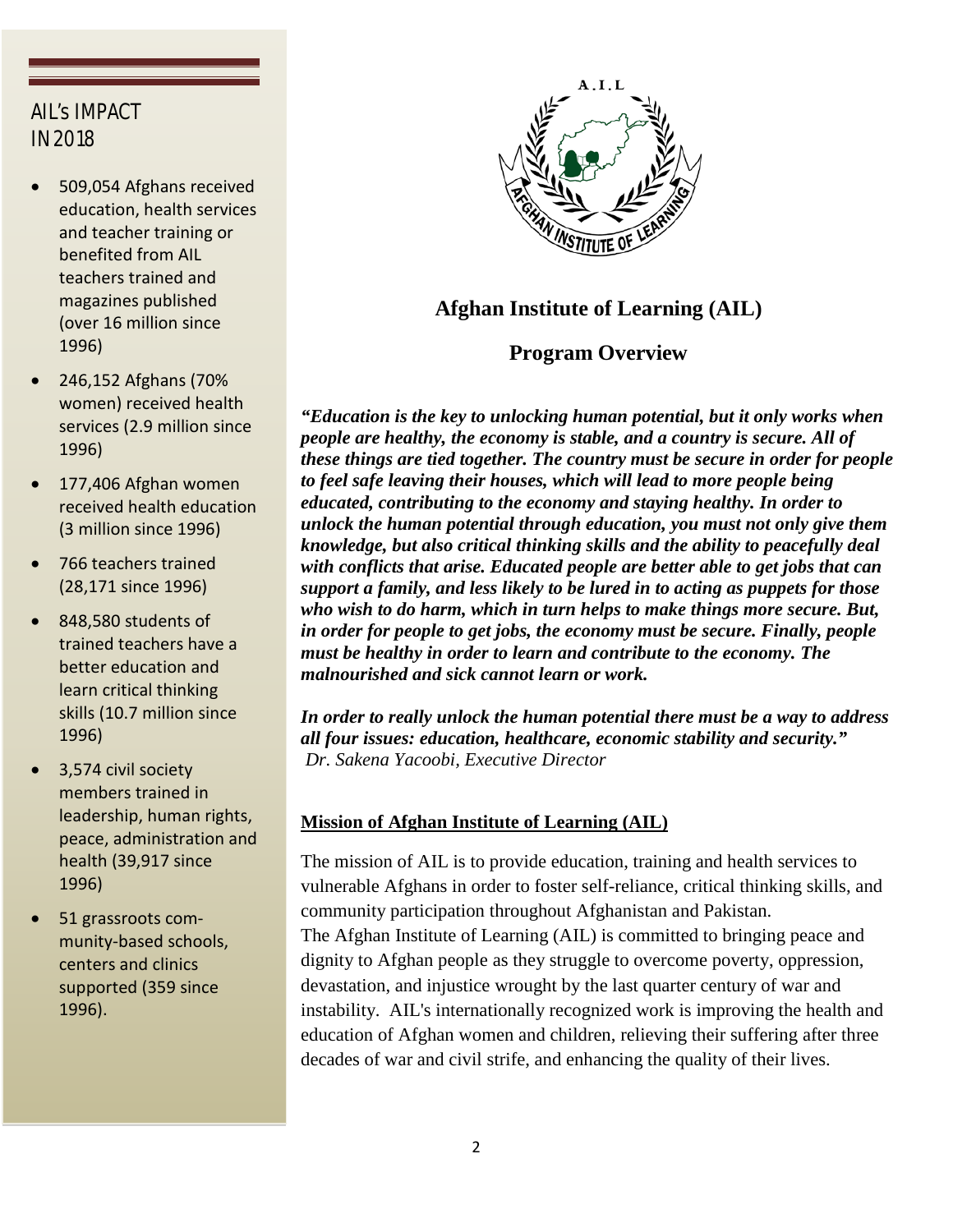## **About the Afghan Institute of Learning**

The Afghan Institute of Learning (AIL) is an Afghan women's non-governmental organization (NGO) which was founded in 1995 by Dr. Sakena Yacoobi to help address the problem of poor access for Afghan women and children to education and health services, their subsequent inability to support their lives, and the impact of this lack of education and health on Afghan society. AIL is an organization, run by Afghan women, that plays a major part in reconstructing education and health systems capable of reaching the women and children of Afghanistan--whether in refugee camps or in their homes in Afghanistan. AIL's visionary programs have had a major impact on Afghanistan and its people. Between 1996 and December 2018, over 16 million Afghans have been direct or indirect beneficiaries of AIL education, training and health services. A number of AIL's visionary programs have been replicated or adopted by the Afghan government and other NGOs.

AIL presently has offices in Kabul and Herat, Afghanistan. AIL directly serves between 350,000 to 400,000, women, men and children annually, is run by women and employs about 450 Afghans, over 70% whom are women. AIL offers pre-school through University education, training opportunities to teachers in interactive, critical thinking methodologies and members of civil society in subjects such as human rights, women's rights, leadership, and peace, and provides health education and health care through its clinics and Community Health Workers.

AIL's goals are to lay a foundation for quality education and health for years to come and to provide **comprehensive education and health services** to Afghan women and children, so that they can support and take care of themselves.

AIL requires **community participation** in all of its projects. Believing that the best results are achieved when everyone is integrally involved, AIL works with community leaders in the planning, developing and implementation of all projects. No project is started unless the community has requested it and is involved in it. Utilizing this visionary strategy, communities now contribute 30 to 50 percent of the resources needed for a project. These community contributions have come in many forms, including volunteer help, assistance with security, and donated space, materials, and supplies. These contributions have strengthened the communities' involvement in and ownership of AIL programs and are part of ongoing efforts towards achieving sustainability.

AIL believes that educated people are the key to a future, developed Afghanistan. With that in mind, AIL works to empower all Afghans through **scholarships, particularly for orphans**, by expanding their education and health opportunities and by fostering self-reliance and community participation through its **Learning Centers**; through **training** opportunities to teachers in interactive and critical thinking methodologies; through **workshops** for members of civil society in subjects such as human rights, women's rights, leadership, and peace; and through providing **health education** and **health care** through its clinics. More detail of each of these program prongs is provided below.

### **Learning Centers**

AIL is improving the lives of all Afghans by expanding opportunities for women and girls, working with communities to provide education and training. The cornerstone of this effort is AIL's community-based Learning Center model. AIL's Learning Centers are schools or educational learning centers which primarily serve rural communities or support the urban poor in Afghanistan. Established only at the request of communities, Centers are designed to meet the multiple needs of Afghan women and children; the primary focus is on females but education is also provided for men and boys. Learning Centers offer preschool through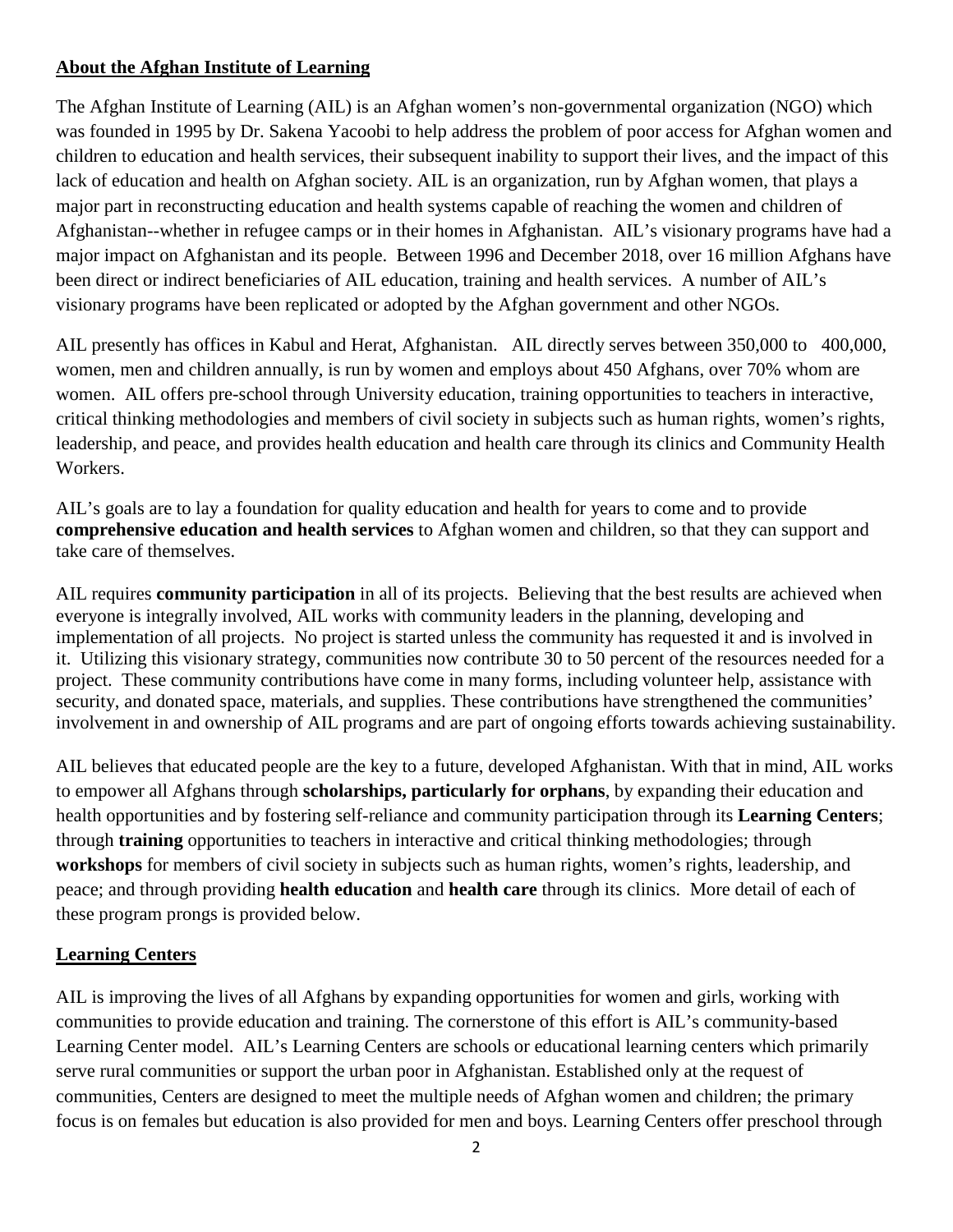university-level classes, train teachers and administrators, and provide courses in literacy (reading, writing and math), computer, beautician, chemistry, algebra, physics, trigonometry, English, Dari, Pashto, Arabic, knitting, sewing/tailoring, carpet weaving, embroidery, calligraphy, and art. In each of its Centers, AIL also teaches human rights, peace education, health education, and holds workshops that train women and older girls and boys to be leaders and to advocate for their basic human rights. The goals of the students vary. Some students simply want to learn to read and write. Others want to learn a skill to earn money or make clothes for their family. Recently, AIL has begun an innovative literacy class using texting on mobile phones; illiterate girls and women now learn to read and write at the 4<sup>th</sup> grade level in 4 months—an astonishing achievement!!! Whatever their aim, AIL provides women and children with the opportunity, information, tools, and support to achieve their goals.

AIL's programs are demand-driven, with Learning Centers brought to communities strictly at their request. Planning, funding, and operations are also undertaken in collaboration with communities. Since beginning support for its first Learning Center, a refugee school in 1996, AIL has opened or supported more than 359 Centers. AIL currently operates or supports 50 Learning Centers for Afghans, including centers for street children, girls' and boys' orphanages and the disabled. As older Learning Centers become self-sufficient AIL begins supporting new ones. AIL continues to expand centers to new provinces and distant rural areas.

#### **Training for Teachers and Civil Society members**

AIL's Teacher Training programs focus on quality, in-depth education to Afghan teachers in Pakistan and Afghanistan, and are changing the way people think and their expectations for their futures. The training of teachers greatly increases the capacity of schools to offer quality education to Afghan students. Once teachers are trained in the pedagogical basics of teaching, AIL offers workshops to allow them to go deeper into the next level of education and upgrade the subject matter. In-depth topics are offered through short mini-workshops in order to enable the teachers to attend.

AIL has found that providing intensive workshops for fewer students, in close proximity to where the teachers are working, allows them to bring this needed education to the most teachers possible. Beyond the basics of teaching techniques, capacity building, and pre-school education, subjects presented to teachers through workshops include additional teaching skills in the areas of creating the classroom environment, communications, report writing, management, lesson materials, testing, evaluation, history, IT, writing, and English as well as general health, reproductive health, women's rights, the role of women, self-immolation, leadership, peace and democracy. AIL continues to be able to reach out to additional rural, insecure areas where the quality of non-AIL teachers is very low and men and women must be taught in separate classes. AIL's impact, through its model of training, supervision, and monitoring is most clear in these areas.

Many of AIL's workshops, particularly those in health, women's rights, leadership, democracy, and peace, are not only attended by teachers, but by local older women and girls, members of civil society, who are now asking for more in-depth information about subjects that they had not known existed prior to their education through AIL schools. These workshops are a perfect example to show the capacity building techniques taught in AIL teacher trainings are opening up the horizons for Afghan students of all ages to want to learn more.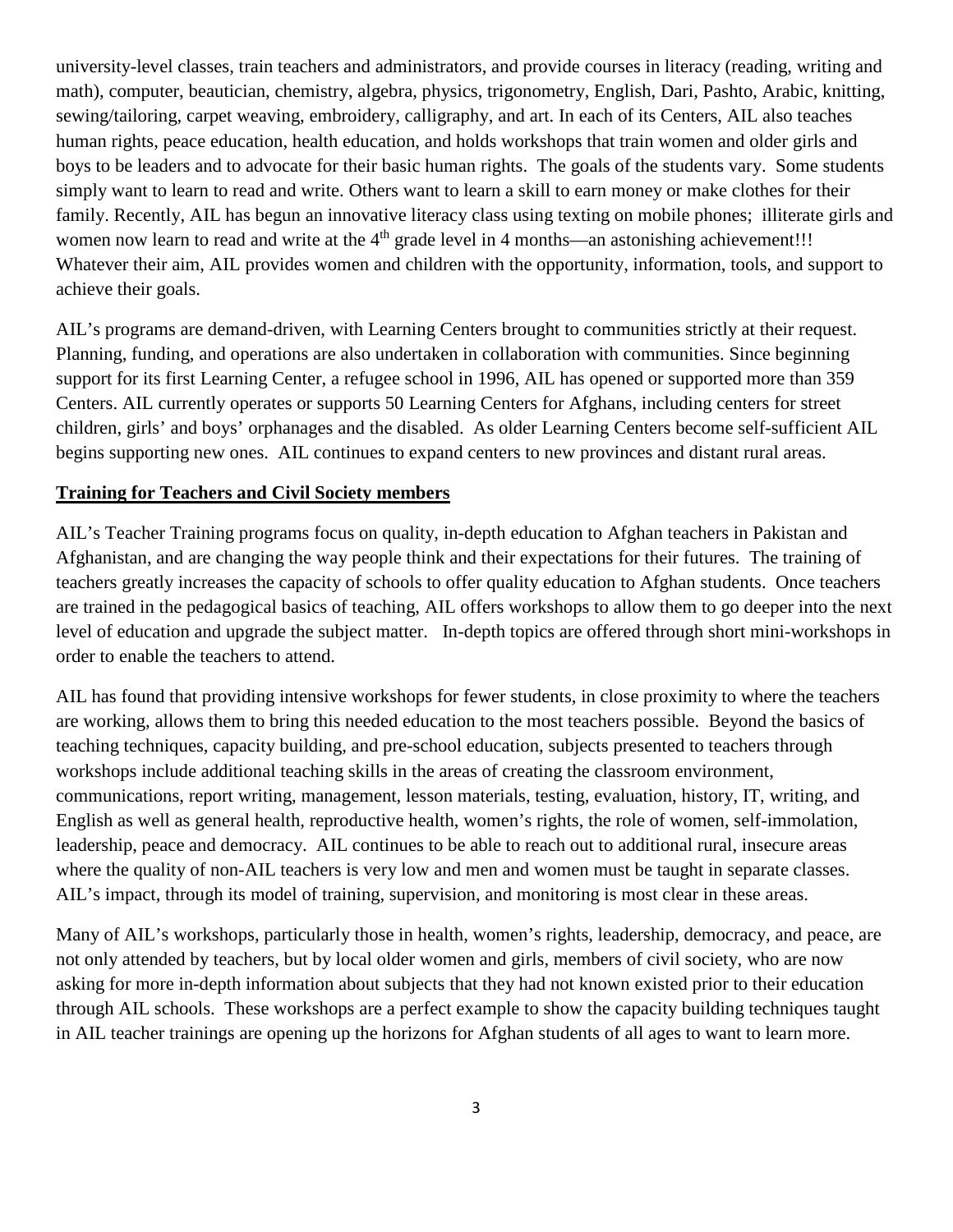## **Health Services**

AIL considers access to health care a human right and takes a holistic approach to providing health care to women and children. Health education is integral to all of AIL's activities, as knowledge about health empowers individuals to care for themselves and their families.

AIL was the first organization to teach about health at Centers and schools and recently provided health training to teachers in public schools in cooperation with the Ministries of Health and Education in Herat. AIL presently operates 4 clinics (2 in rural Herat, 1 in rural Kabul, 1 in a suburb of Kabul) and provides clinical services and health education to two orphanages and one street children program. AIL clinics also have mobile teams that visit AIL Centers when needed. The clinics provide pre and post natal care, safe delivery, well-baby care, immunizations, and primary-care services and health education.

AIL also operates mobile medical outreach campaigns and supports Community Health Worker (CHW) teams through its clinics in Herat. AIL has taken the next step toward improving maternal children health by offering Expectant Mothers Health Workshops. These workshops help expectant mothers and their caregivers learn about safe pregnancy and childbirth practices so they have a better chance of both mother and baby survival when they are far from any access to health care.

## **Cultural Programs**

In April, 2011, the Afghan Institute of Learning signed an agreement with the Ministry of Information and Culture to work in the cultural sector with officials of the local government in Herat. Immediately, the staff members of AIL set to work on setting up a wide array of cultural programs.

The Gawhar Shad Musalla Complex dates back to the 15<sup>th</sup> century and is currently being restored. This complex was chosen to house many different aspects of the cultural programs. In May, 2011, with the support of AIL, the Gawhar Shad Begum Library and Research Center opened in the Gawhar Shad Mausoleum. Since it's opening, thousands of local students and general public members have visited the library and over 1,500 books have been donated to the library by teachers and civil society members. A public library in such a public place is placing the value of knowledge in high esteem as it was in the Afghan past.

Down the road from the Gawhar Shad Musalla Complex is the ancient Herat Citadel, which has recently been restored. AIL has established several classrooms in the Citadel which teach the traditional arts and skills of Afghanistan. Classes are offered in Calligraphy, Miniature Painting (Nagaristan Mashhal), Carpet Weaving, Silk Weaving, Glass Making and Tile Making. Some of the instructors have degrees in Art from Herat University and others are skilled craftsmen who have been performing their trade for years.

A few years ago, AIL reinitiated the publishing of its education and health magazine. One issue was published in 2014. Three thousand copies are provided for each publication and are available to students and the public. Literate Afghans are able to enjoy articles that remind them of their past and a time before war.

### **International Conference on Love and Forgiveness**

Although AIL has made a significant impact on the education and health of Afghans, the negative impact of continuing war is difficult to reverse. AIL's cultural program that has begun to bring back the ancient, peaceful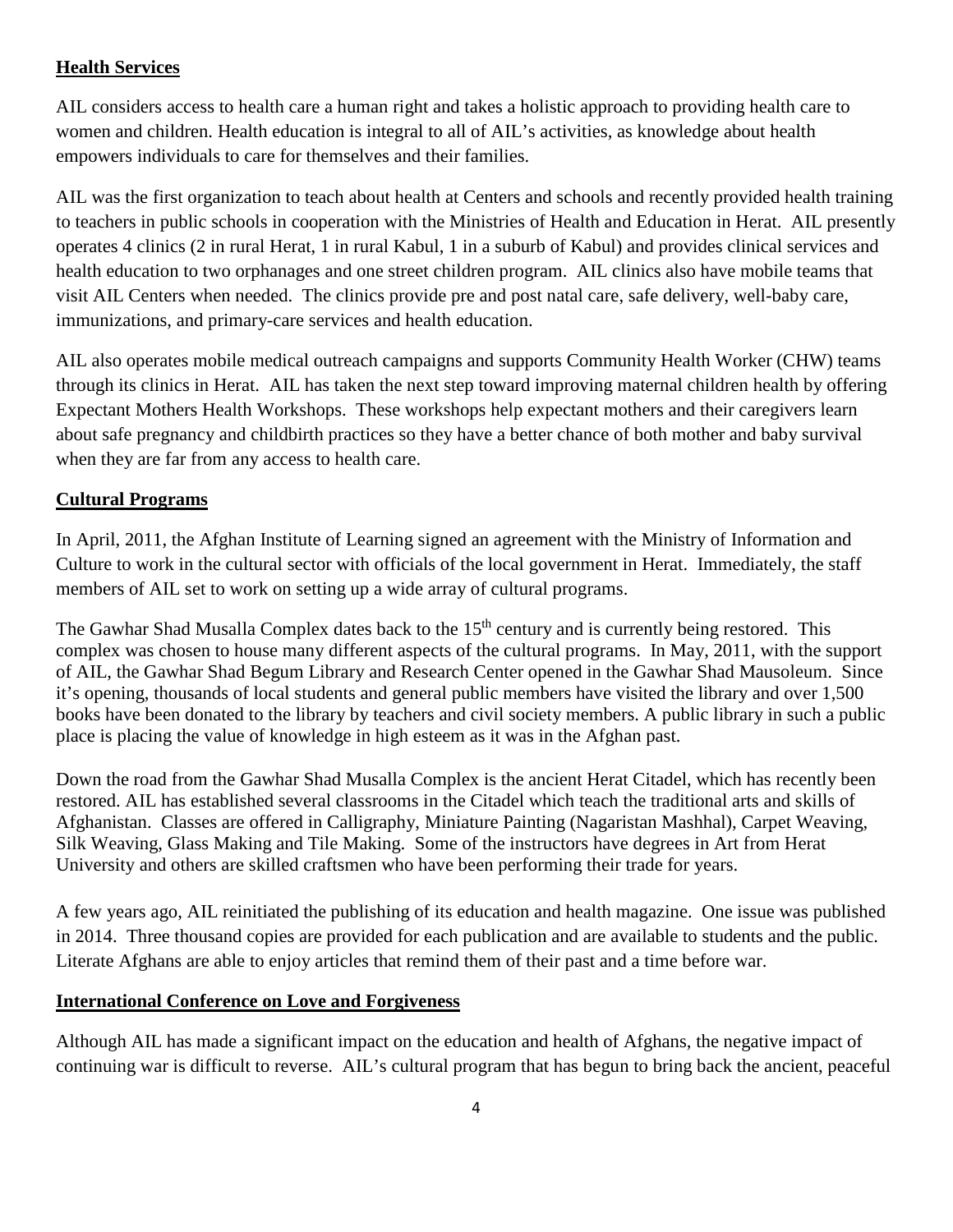culture and values of Afghans is a great beginning. The next step for AIL was to host an international conference on love and forgiveness in April 2012 that highlighted Afghan writers, poets, scholars, and musicians in ways that are reminiscent of Afghanistan's peaceful past. Scholarly speakers presented about historical ways of life and the writings of poets such as Rumi, setting a new tone for understanding. Musicians linked with Rumi's poetry, reminding participants of the beauty of music. International and Afghan leaders were invited to participate and spread the good news. The event was filmed so that Afghan school children and communities are able to share in the learning experience. The conference was a huge success and widely publicized throughout Afghanistan resulting in many requests for such a conference in other areas of Afghanistan. Since then, AIL has held 9 additional conferences, including one in Mazar e Sharif and one in Panjsher. Herat school students and poets have already begun meeting in symposiums to discuss a variety of topics to discuss the concepts presented in the conference and are learning about the history and characteristics of Afghans as a loving, forgiving people.

AIL continues to respond to requests from communities through its basic programs, expansion of its geographic area, through developing cultural and tree planting projects that are helping to restore both the physical and historic past of Afghans, and by facilitating Emerging Leaders groups which are developing their own community projects. AIL's programs are making a difference. They are reaching the people who are simply living at the most basic human level by providing them with job skills and literacy…and they are reaching the people who are ready to take the next step toward self-sufficiency. Systemic change does not happen overnight, but AIL's programs continue to move ahead; step-by-step.

### **Legal Services for Poor Women**

Working with the Ministry of Women Affairs (MOWA) and the Human Rights Commission (HRC), in the fall of 2015, AIL opened a Women's Legal Clinic Project in Herat to provide legal support for indigent women. Staffed with five, experienced female lawyers in an office near Herat's courts, the Legal Clinic Project assists women referred by the MOWA and HRC, as well as women who hear about the project on the radio or through other means. Women with no financial resources are represented for free; others pay as they are able. Staff lawyers work on a variety of cases affecting women, including child custody battles, protecting property or inheritance rights, and securing justice in cases related to child marriage, marriage without consent of the girl, and abuse. They also speak on regular broadcasts on Radio Meraj to inform women of their rights and the center's services.

## **Support for Radio Meraj**

In 2015 Dr. Sakena Yacoobi founded Radio Meraj in Herat. Radio Meraj is housed in AIL Herat's offices and AIL Herat provides some programming and technical support. The station has been in operation since May 2015, has won a number of top awards and now reaches over 2 million listeners. The station broadcasts 20 hours a day to 9 of the 15 districts of Herat. A major purpose of the programs on Radio Meraj is to enlighten minds and public opinions of listeners. Thus there are programs on health, human rights, VAW, values and many other topics. Programs are specifically designed to help women take an active role in society and to educate them in how to look after their families. Women are given the knowledge to plan and manage and develop self-expression in society.

There are also programs directed toward the development of youth working to ensure they are on the path to a successful future. Radio Meraj had a special program in relation to International Day against Drugs to motivate youth not to use drugs and not to destroy their future through substance abuse. In addition, the station regularly has graduate students from Dr. Yacoobi's Leadership Class as guests.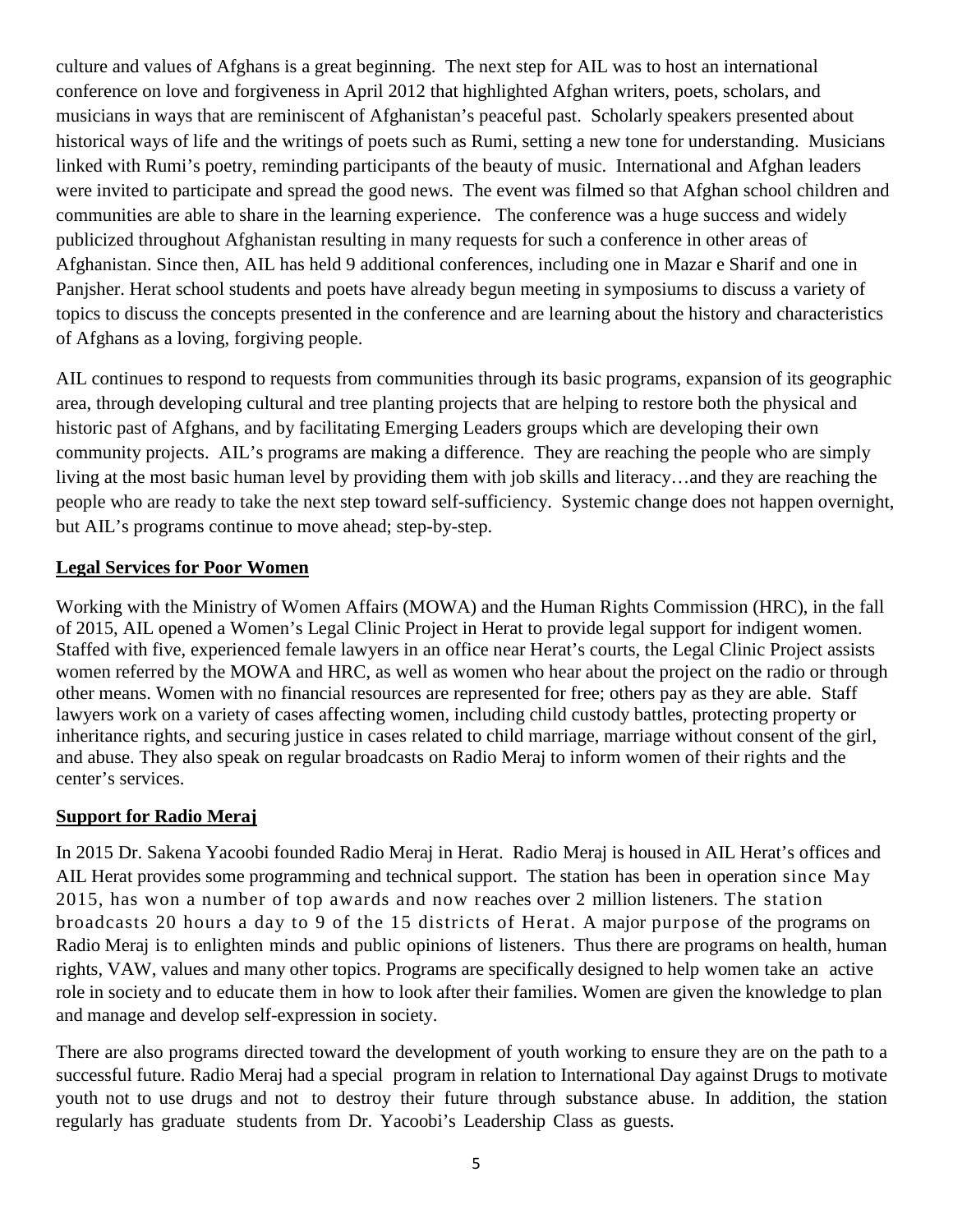### **Support for School Programs**

Dr.Yacoobi founded 4 schools, two in Herat and two in Kabul. AIL staff provide teacher training and give support to particular programs run within the schools such as girls coding and a leadership project. The girls coding program is very popular and one of the teams that entered the 2017 Technovation Challenge competition, won first place at the regional level. The girls designed a literacy app which has audio, alphabet, words and phrases to help illiterate people work on literacy from home on their mobile phones.

The Leadership Project, supported by AIL, provides 30 students (15 female) with a two year course in leadership including studying human rights, English, how to be a leader, how to conduct discussions, management, racial discrimination, peace, transformation leadership, transaction leadership and social and societal issues. In addition to study, the group also goes on visits to government and organization sites and conducts community work such as environmental clean-up, greening projects and outreach to hospital patients. Graduates of the course went on to set up a Student Parliament in their schools which is involved in student relations, student/staff matters and work on ways to improve the learning environment. This helps students remain engaged in political and social issues and actions, learning to their express their opinions and work towards a better functioning society whether that be within a family, community, school or city.

### **Future Projects**

Dr. Yacoobi, with the support of AIL, is currently working on starting a TV station, in Herat, TV Meraj. TV Meraj will be housed in the AIL Herat Offices and Dr. Yacoobi has already begun purchasing equipment and AIL and Radio Meraj staff have begun developing programming.

In addition, Dr. Yacoobi is planning to start a Women's University in Herat to empower women to be leaders. The university will offer state-of-the-art education opportunities and follow a holistic, innovative and crossdisciplinary education approach with integrated skill-building and practical learning experiences.

### **AIL's Impact**

Because of its visionary, long-term goals, AIL is having an amazing impact on the lives of woman, and ultimately impacting the lives of all of the members of the communities in which it works. Learning Centers are now also community centers and networking centers for women and AIL has now held two Women's Networking Conference in Herat. The data shows some of the impact, but more important than numbers are the stories that AIL hears from the participants in AIL workshops that participate in follow up surveys. Time and time again, AIL hears from participants about how AIL programs are impacting the way that women and girls think. One such participant is Salma, whose words we'd like to share with you.

*Hi, I am Salma a participant in leadership workshop. Before attending the workshop I was impatient and intolerant. I didn't believe in my abilities and that was why I didn't enjoy my life. It was until I was invited to attend the workshop on leadership held by A.I.L. The beginning of the first session of the workshop was not interesting for me because I had no courage to take part in the class. I was something like being indifferent to women affairs, but after the instructors explained the problems of women in our community the tears came from my eyes. For example, they read the real story of a young girl who was abused by her father. The young women who reuse the garbage to pay her family as well as. Then the class got interesting for me. I was impatiently waiting for sessions of the class to be started because I wanted to know if the problems of women end or not. And that motivated me to promote.*